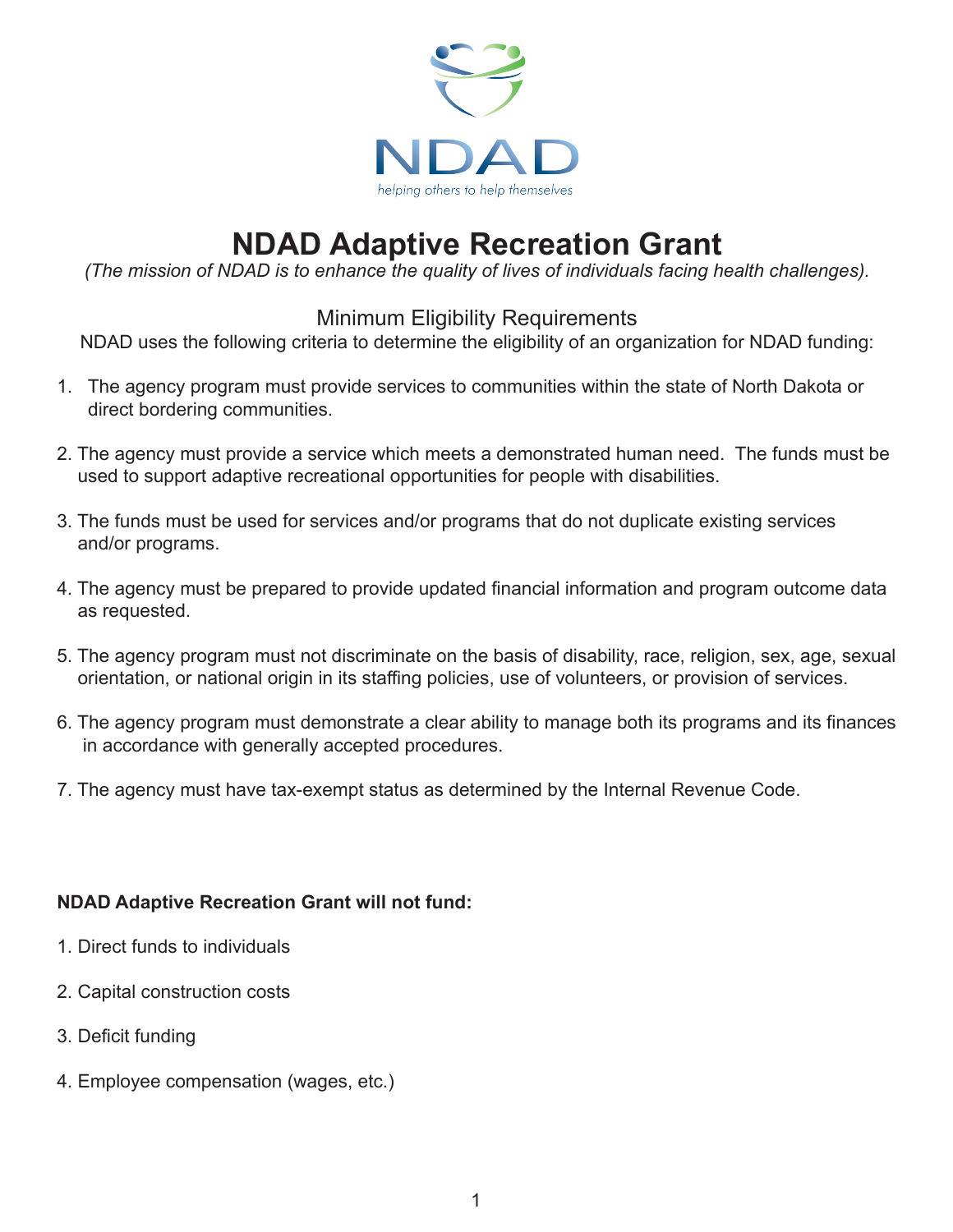

# **Adaptive Recreation Grant Application**

Name of Organization:

Name of Project:

Address:

Contact:

Email: Phone:

Has organization received notice from the Internal Revenue Service of a tax-exempt ruling or have a nonprofit status?

Yes – *If yes, please supply a copy of such ruling with this application form* 

No – If no, please explain: \_\_\_\_\_\_\_\_\_\_\_\_\_\_\_\_\_\_\_\_\_\_\_\_\_\_\_\_\_\_\_\_\_\_\_\_\_\_\_\_\_\_\_\_\_\_\_\_\_\_\_

Federal Tax Identification Number: \_\_\_\_\_\_\_\_\_\_\_\_\_\_\_\_\_\_\_\_\_\_\_\_\_\_\_\_\_\_\_\_\_\_\_\_\_\_\_\_\_\_\_\_\_\_\_\_\_

**Describe your organization and its purpose:**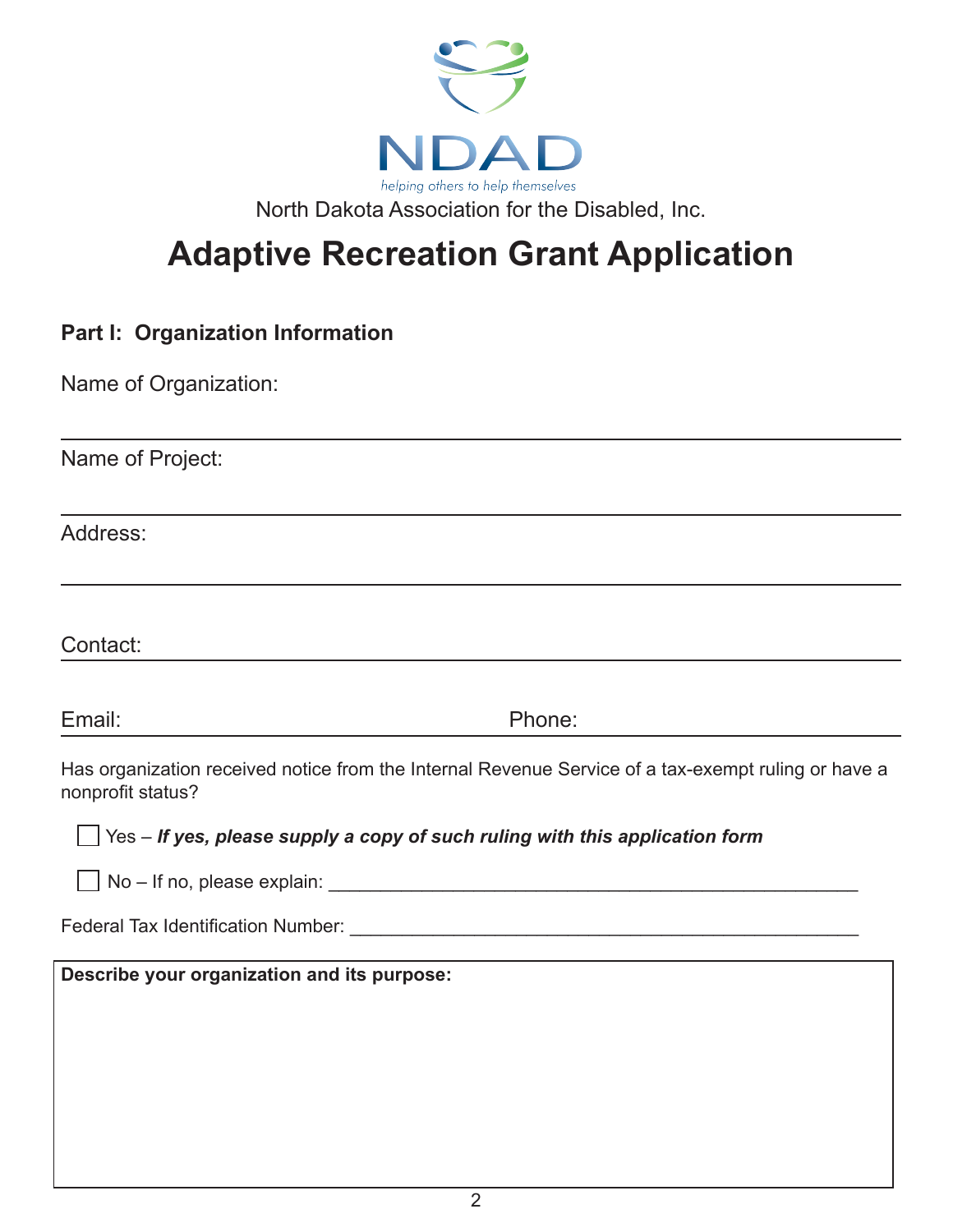## **Part II: The Project/Request**

Amount Requested: \_\_\_\_\_\_\_\_\_\_\_\_\_\_\_\_\_\_\_\_\_\_\_\_\_\_\_\_\_\_\_\_\_\_\_\_\_\_\_\_\_\_\_\_\_\_\_\_\_\_\_

Estimated completion date of project: \_\_\_\_\_\_\_\_\_\_\_\_\_\_\_\_\_\_\_\_\_\_\_\_\_\_\_\_\_\_\_\_\_\_\_\_\_

**Describe the project, the need for the project, and who it will serve:**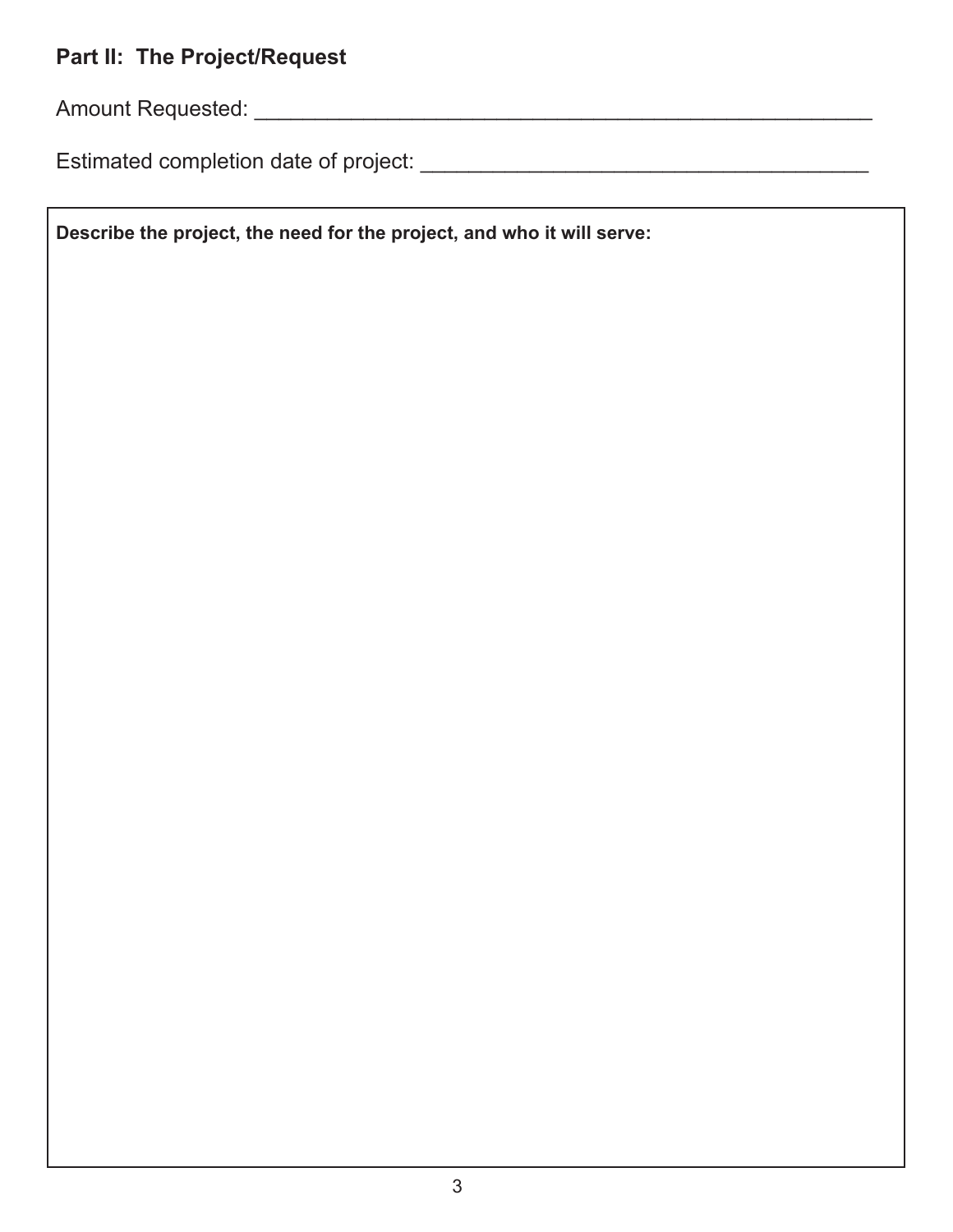**Describe how the project contributes to the mission of your organization:**

**Describe the expected result from the project:** 

**Why should NDAD support this project? How will you recognize NDAD for the grant award?**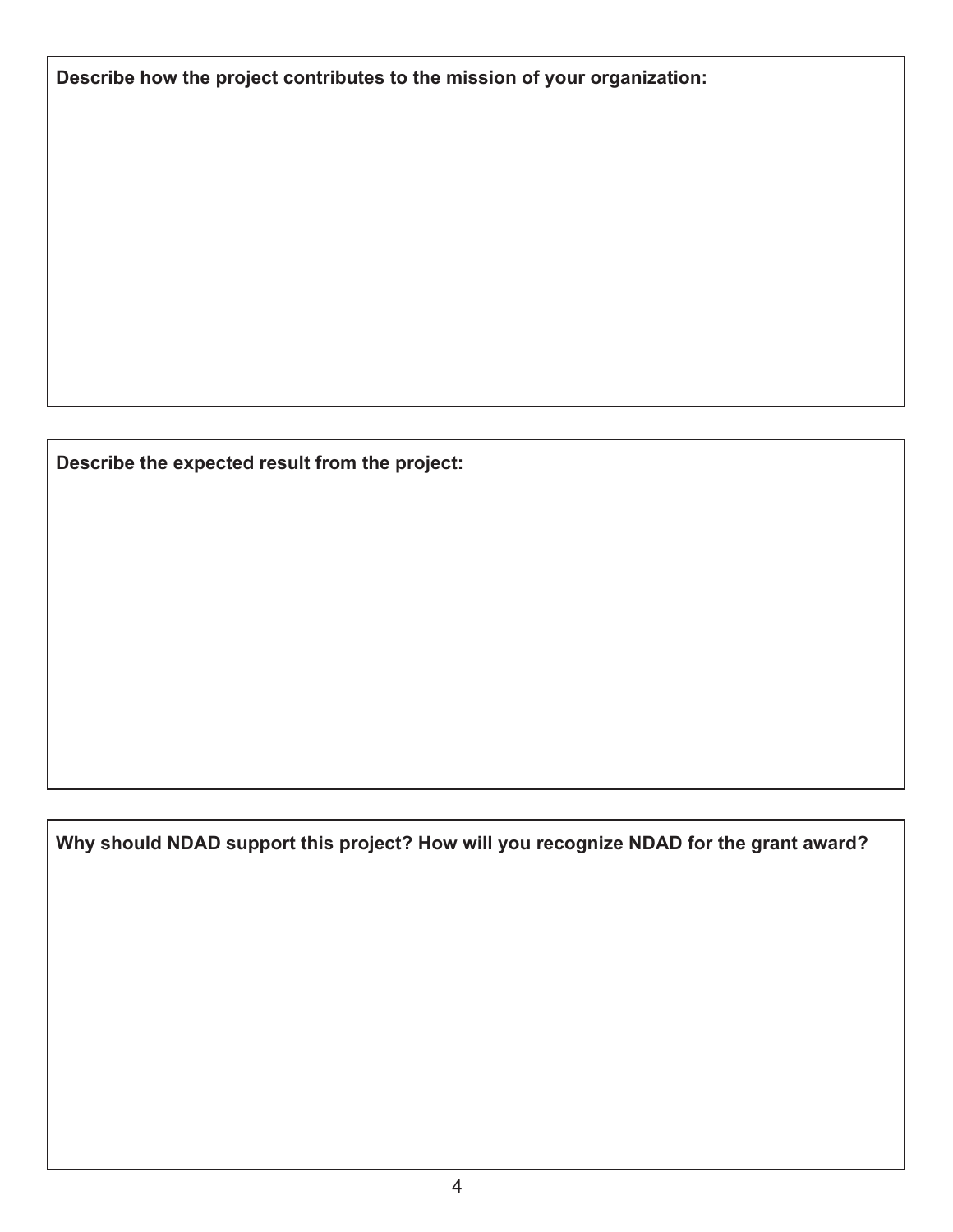### **Part III: Budget**

Total amount needed for project: \_\_\_\_\_\_\_\_\_\_\_\_\_\_\_\_\_\_\_\_\_\_\_\_\_\_\_\_\_\_\_\_\_\_\_\_\_\_\_\_\_\_\_

Amount secured to date: \_\_\_\_\_\_\_\_\_\_\_\_\_\_\_\_\_\_\_\_\_\_\_\_\_\_\_\_\_\_\_\_\_\_\_\_\_\_\_\_\_\_\_\_\_\_\_\_\_

**List other funding sources and amounts pledged or received for this project:**

**Does this project involve collaboration with other agencies/organizations? If yes, list the names of those agencies/organizations and attach any letters of support you may have:**